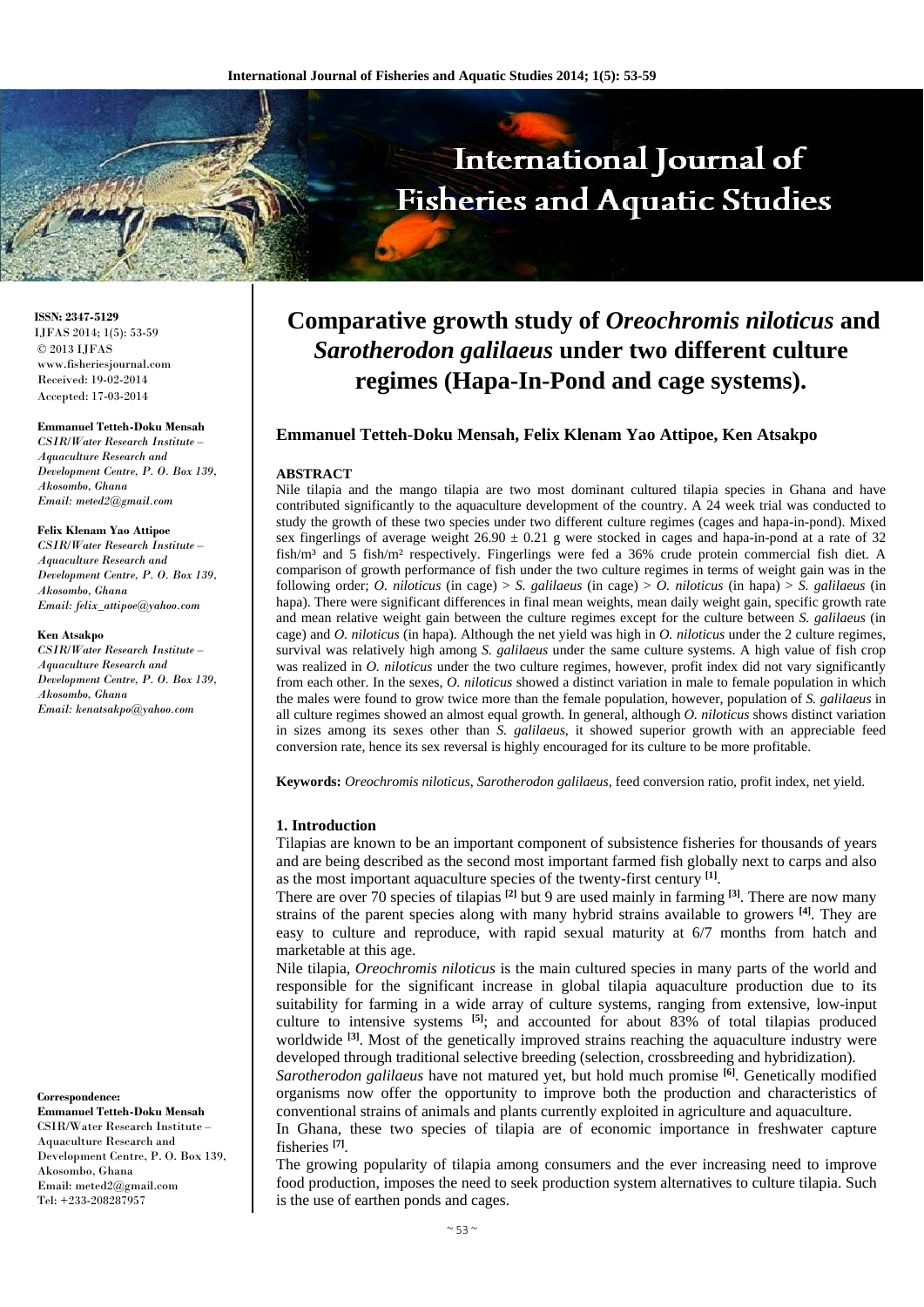The cultural practices of tilapia can be extensive, semiintensive and intensive **[8]**. There has been a gradual shift in tilapia culture from traditional semi-intensive to nontraditional intensive farm systems **[9]**. But, deciding the optimal culture method for tilapia farming can be quite complex **[10]**. Traditionally, tilapia is often cultured in earthen ponds without supplemental feeding **[11]**. Intensive monoculture of the fish in concrete tanks is carried out in a few countries.

Although practiced in some countries, cage culture of tilapia is yet to be commercialized on a wide scale basis. Pen culture of tilapia in open waters of lakes is practiced in other countries on an appreciable scale **[12]**. Flow-through culture of tilapia is also done on a very limited scale, for producing marketable fish. Extensive evaluations of various management strategies are required to select the optimal culture procedure under certain socio-economical conditions.

Among the various culture systems, integrated aquaculture is considered as a sustainable small scale aquaculture system. The nature of integration may be of various types, the integrated cage-pond fish culture technique is a new and innovative one. Cage aquaculture has certain advantages over other aquaculture systems that are potentially important in terms of uptake by rural poor and landless people.

This study was conducted to compare some production performance traits in the culture of *O. niloticus* and *S*. g*alilaeus*. The primary objective of the study was to determine which of the two species is more suitable for culture in cages and hapa-in-pond.

# **2. Methodology**

#### **2.1 Study Area**

The experimental work is being carried out at Aquaculture Research and Development Centre (ARDEC) of the Water Research Institute, Akosombo, between December, 2011 and June, 2012. Fingerlings of *O. niloticus* and *S. galilaeus* used in the study were obtained in separate 0.2 hectare ponds at the centre.

# **2.2 Culture System**

Four cages of size  $14 \text{ m}^3$  each used were constructed using galvanized pipes, welded into a cage frame and floated on the river using rubber drums. The inner netting (1 inch) and outer netting (2.0 inches) were securely fixed in and out of the cages respectively on the Volta River. The cages were anchored to prevent it from drifting by the current from its original position.

Four hapas of size  $10 \text{ m}^2$  each made of mosquito netting were sewn and securely fixed in a 0.2 hectare pond using bamboo sticks. The pond was adequately prepared prior to the fixing of the hapas.

#### **2.3 Stocking of fingerlings**

The two treatment fish, *O. niloticus* and *S galilaeus* mixed-sex fingerlings were randomly allocated to each culture regime, so the trial was run in duplicate. The fish were kept for acclimatization at the experimental conditions for seven days before the trial began. After the groups were allocated and fish acclimatized, samples of fish were weighed using a digital scale and measured using a measuring board to obtain the initial samples of the groups.

The initial stocking average size for all groups was 26.90±0.21 g and stocked in cages at a rate of 32 fish per cubic metre

(average of 450 fish per cage) and 5 fish per square metre in hapas (50 fish per hapa).

#### **2.4 Feeding and Sampling**

Fish were fed initially with a commercial extruded pellet of crude protein level 36%. The feeding was conducted manually three times a day (8.30 am, 12.00 pm and 4.00 pm) at an initial rate of 4% to 3% and 2% towards the end of the experiment. Daily feed consumption (feed given to fish) and mortalities were recorded. Dead fish were replaced immediately with similar size specimens within the first ten days of culture.

The amounts of feed in respective fish type were determined through the sampling that was carried out biweekly throughout the culture period to monitor growth performance. At least 50 fish in each cage and 30 fish in each hapa-in-pond were randomly sampled on a biweekly basis by partially lifting the cage netting and removing fish with a dip net. The standard and total length was measured to the nearest  $\pm$  0.1 mm and the weight of fish measured to the nearest  $\pm$  0.1 g.

#### **2.5 Water Quality Sampling**

Weekly water quality parameters such as temperature, dissolved oxygen, pH and turbidity were measured *in situ* using a thermometer, WTM Inolab Oxi Level 2 Oxygen metre, Suntex Model SP-701 pH metre and turbidity metre respectively. The ammonia nitrogen content of the water was also analyzed biweekly using a visible spectrophotometer. All these tests were analyzed using the AOAC **[13]** standard methods. Sample collections were made between 8.00 am and 9.00 am on each sampling day.

#### **2.6 Growth Monitoring Parameters and Yield**

Specific growth rate for each treatment group was calculated using the formula:

$$
SGR = (lnW_f - lnW_i x 100) / t,
$$

Where,  $\ln W_f$  = the natural logarithm of the mean final weight (g),  $lnW_i$  = the natural logarithm of the mean initial weight (g),  $t =$  time (days) between  $lnW_f$  and  $lnW_i$  <sup>[14]</sup>.

The condition factor was calculated as:

 $K = BW / SL^3$ , <sup>[15], [16]</sup>, where  $K =$  condition factor, BW = body weight of fish (g),  $SL =$  standard length of fish (cm).

The food conversion ratio was obtained from:  $FCR = dry$ weight of feed consumed (g)/wet weight gain (g), **[17]**.

Mean Daily Weight Gain was calculated as  $W_f - W_i / t$ , where  $W_f$  is the final weight at harvest,  $W_i$  is the initial weight at stocking and *t*, the duration of culture.

The yield, feed consumed and the survival at the experiment was being estimated. The sex ratios of the species as well as the grades of fish were also determined. The value of fish crop and the profit index were also determined.

# **2.7 Statistical Analysis**

Statistical analyses were carried out to determine whether significant differences existed between the different treatments and the parameters tested. All results were analyzed using a one-way variance analysis and Tukey's multiple comparisons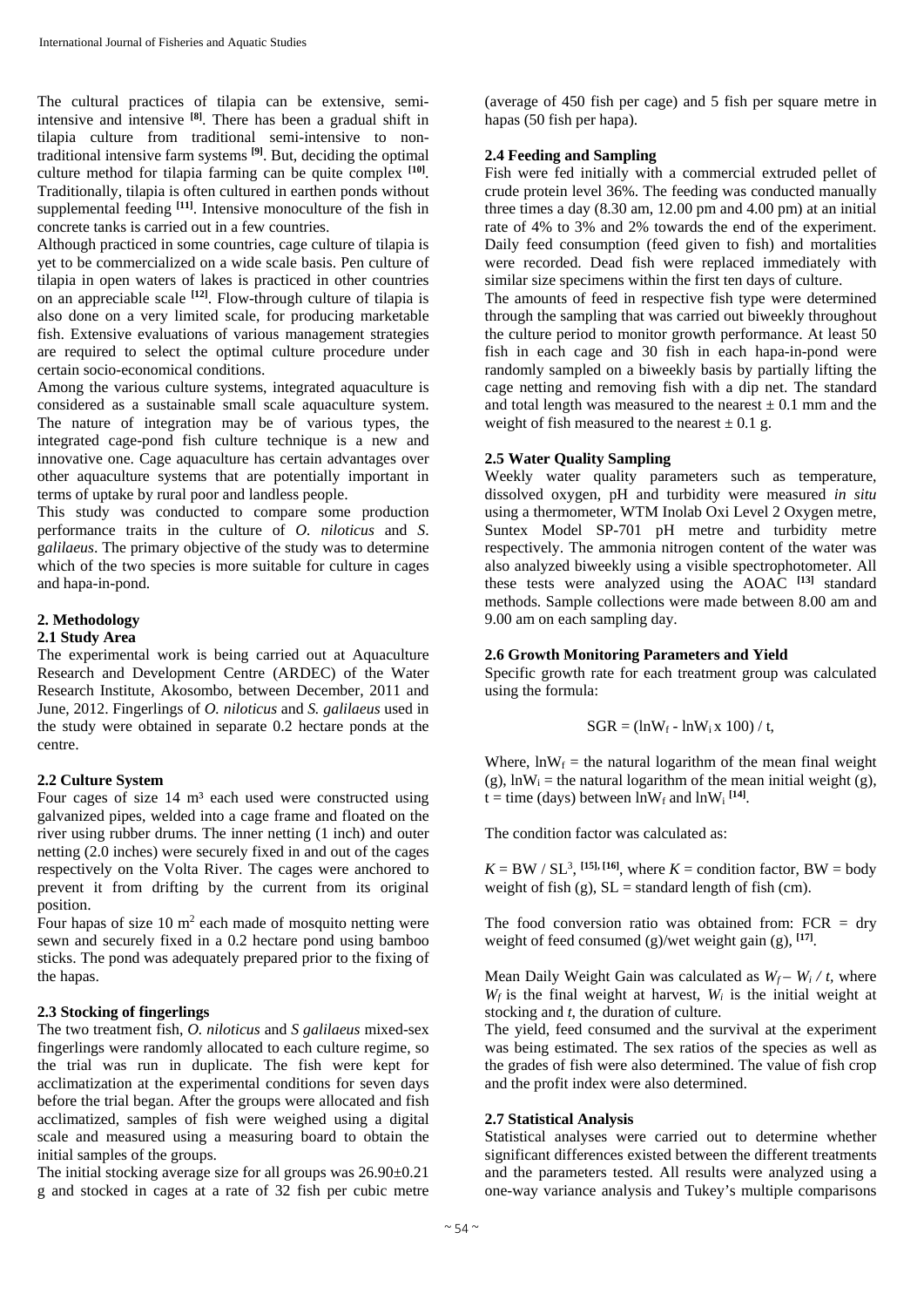of means using GraphPad Instat, **[18]**. Graphical presentations were done using Microsoft excel programme.

#### **3. Results**

# **3.1 Growth and Yield Parameter**

The growth performance of *O. niloticus* and *S. galilaeus* cultured under the two culture systems (cage and hapa-inpond) in terms of weight gain, specific growth rate, mean daily weight gain, condition factor, mean relative weight gain and food conversion ratio are presented in Table 1.

Initial average stocking weight did not differ significantly  $(p>0.05)$  from each other. The variations in growth in terms of mean weight gain of *O. niloticus* and *S. galilaeus* cultured

under the two culture regimes is graphically presented in Fig. 1. *O. niloticus* cultured in cages attained the highest mean weight of 299.67±16.40 g, with a mean daily weight gain of 1.38±0.08 g whiles the *S. galilaeus* cultured in hapa-in-pond had the lowest mean weight of  $71.09 \pm 18.47$  g with a mean daily weight gain of  $0.23 \pm 0.09$  g.

There were significant differences in final mean weights, mean daily weight gain, specific growth rate and mean relative weight gain between the culture regimes except for the culture between the *S. galilaeus* cage and *O. niloticus* hapa (at p>0.05). Although condition factor was high in the culture of *O. niloticus* in cages (3.83±0.09) but there was no significant difference between species in all the culture regimes.

| <b>Table 1:</b> Growth Parameters of <i>O. niloticus</i> and <i>S. galilaeus</i> cultured under the 2 regimes |  |
|---------------------------------------------------------------------------------------------------------------|--|
|---------------------------------------------------------------------------------------------------------------|--|

| <b>GROWTH PARAMETER</b>                                                                     | O. niloticus                 |                               | S. galilaeus                  |                            |
|---------------------------------------------------------------------------------------------|------------------------------|-------------------------------|-------------------------------|----------------------------|
|                                                                                             | <b>CAGE</b>                  | <b>HAPA</b>                   | <b>CAGE</b>                   | <b>HAPA</b>                |
| Initial Mean Weight (g)                                                                     | $27.02 + 0.42^a$             | $27.12 \pm 0.34$ <sup>a</sup> | $26.72 \pm 0.63$ <sup>a</sup> | $26.72 \pm 1.04^a$         |
| Final Mean Weight (g)                                                                       | $299.67 \pm 16.40^b$         | 128.39±9.04°                  | $137.51 \pm 6.22^b$           | $71.09 \pm 18.47$ c        |
| <b>Final Av. Condition Factor, K</b>                                                        | $3.83 \pm 0.09^a$            | $3.80 \pm 0.05^{\text{a}}$    | $3.73 \pm 0.09^a$             | $3.77 \pm 0.06^{\text{a}}$ |
| Mean Daily Weight gain (g)                                                                  | $1.38 \pm 0.08$ <sup>b</sup> | $0.52 \pm 0.05$ <sup>ab</sup> | $0.56 \pm 0.03$ <sup>ab</sup> | $0.23 \pm 0.09^b$          |
| Specific Growth Rate (g)                                                                    | $1.22 \pm 0.03^b$            | $0.80 \pm 0.04$ <sup>ab</sup> | $0.83 \pm 0.04$ <sup>ab</sup> | $0.49 \pm 0.13^b$          |
| Mean Relative Weight Gain (%)                                                               | $90.88 \pm 0.50^{\rm b}$     | $80.33 \pm 1.20^b$            | $79.12 \pm 1.44^b$            | $61.10\pm5.11^b$           |
| <b>Feed Conversion Ration</b>                                                               | $1.58 \pm 0.16^b$            | $3.57 \pm 0.49^b$             | $1.83 \pm 0.08^b$             | $4.19 \pm 0.23^b$          |
| to the complete distribution of the standard of the state of the state of the difference of |                              |                               |                               |                            |

\*mean  $\pm$  standard deviation,  $a = no$  significant difference,  $b, c =$  significant difference

The highest mean FCR value was recorded by *S. galilaeus* cultured in hapa (4.19±0.23), followed by *O. niloticus* cultured in hapa  $(3.57\pm0.49)$  with the least being recorded by *O*. *niloticus* in cage (1.58±0.16). There were significant differences (for FCR) among and between the culture of *O. niloticus* and *S. galilaeus* in both cages and hapa-in-pond culture systems.

The stocking rate, density, yield and survival in the two culture regimes were analyzed differently because of the differences in stocking rate (Table 2). The stocking rate and density of the two species for the different culture regimes were not significant. High gross and net yield were recorded in *O. niloticus* stocked in cages at 88.04±9.32 kg and 75.75±9.32 kg respectively than their *S. galilaeus* counterparts. In the hapa-in-pond system, high yield was achieved in the culture of *O. niloticus*. The statistical analysis (one-way ANOVA) revealed that the net and gross yield for the culture in cages were significant, whereas the culture of the species in hapa-inpond were not significant at p>0.05.

The survival rate in the culture of *S. galilaeus* in cage was high with a value of  $80.11 \pm 14.61\%$  with the least being the *O*. *niloticus* in hapa with a value of  $65\pm7.07\%$ . Between these culture regimes, survival and recovery (although high in *S. galilaeus* cultured in both cages and hapa-in-pond) were not significant at  $p<0.05$ .



**Fig 1:** Graph of mean weight of *O. niloticus* and *S. galilaeus* sampling under the 2 regime.

#### **3.2 Fish Grading**

The figure below (Fig. 2) shows the grading of the yield of the two species from the two culture regimes. Fish were graded into five categories according to a weight range (Size  $3$ :  $> 650$ ) g; Size 2: 480-649 g; Size 1: 350-479 g; Regular: 250-349 g

and Economy: <250 g). *O. niloticus* culture in cages recorded all different size grades. *S. galelaeus* cultured in both cage and hapa-in-pond and *O. niloticus* in hapa-in-pond did not record grades of sizes 1 and above.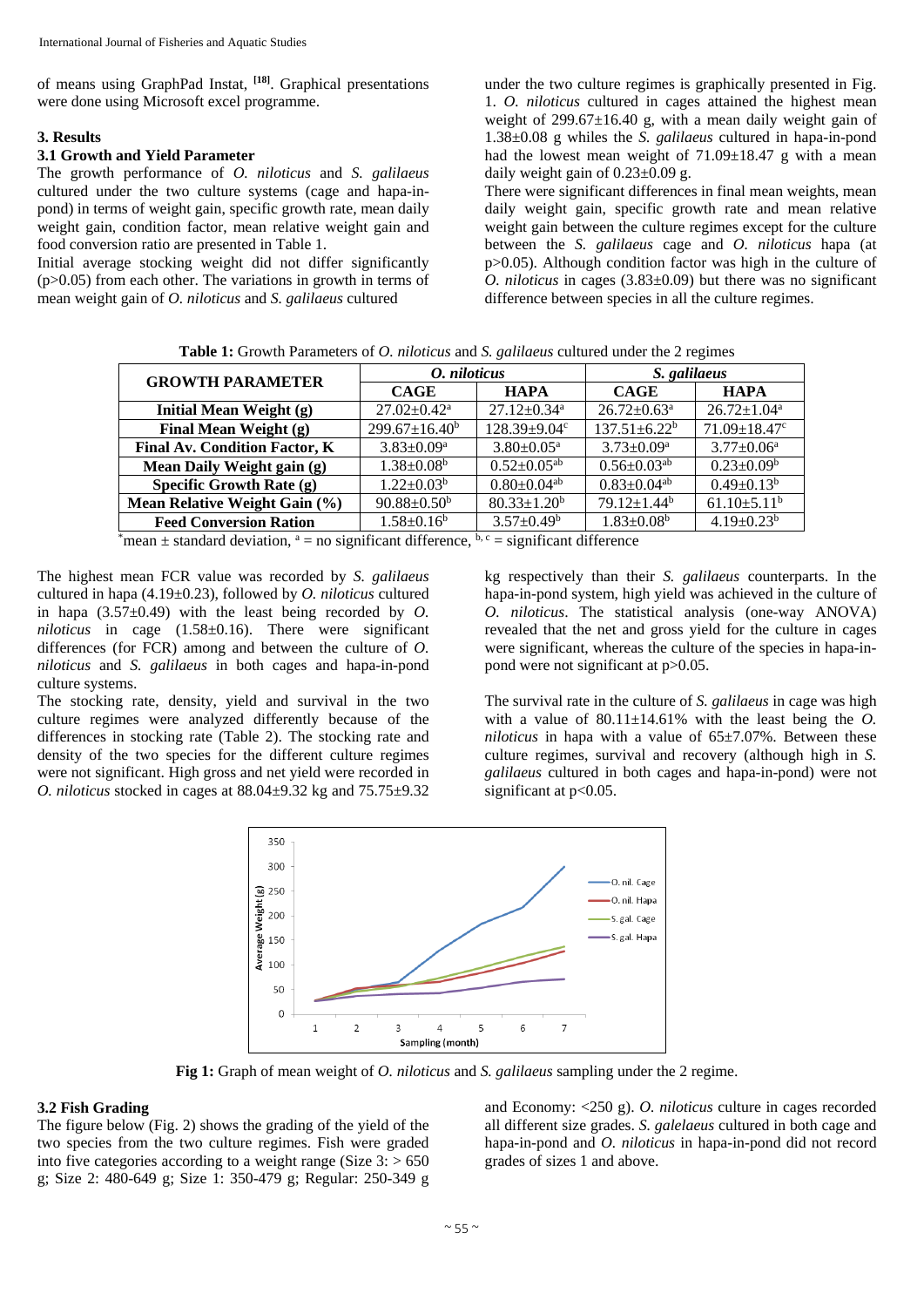| <b>THERE EXAMPLE EXAMPLE 21 ON THE CONSUMERS</b> $\alpha$ and $\beta$ . $\beta$ and all $\alpha$ and all $\alpha$ and $\alpha$ are $\alpha$ and $\beta$ |                               |                              |                                |                              |  |
|---------------------------------------------------------------------------------------------------------------------------------------------------------|-------------------------------|------------------------------|--------------------------------|------------------------------|--|
| <b>Yield Estimate</b>                                                                                                                                   | O. niloticus                  |                              | S. galilaeus                   |                              |  |
|                                                                                                                                                         | Hapa<br>Cage                  |                              | Cage                           | Hapa                         |  |
| <b>Stocking Density</b>                                                                                                                                 | 450                           | 50                           | 450                            | 50                           |  |
| Stocking Rate $(fish/m3)$                                                                                                                               | 32                            |                              | 32                             |                              |  |
| <b>Recovery</b>                                                                                                                                         | $295 \pm 13.44^a$             | $33 + 3.54^{\circ}$          | $361 \pm 15.76^a$              | $36+4.95^{\circ}$            |  |
| Gross Yield (kg)                                                                                                                                        | $88.04 \pm 9.32^b$            | $4.34 \pm 0.48$ <sup>a</sup> | $46.58 \pm 11.70^b$            | $2.49 \pm 0.88$ <sup>a</sup> |  |
| Net Yield (kg)                                                                                                                                          | $75.75 \pm 9.32^b$            | $2.99 \pm 0.50^{\circ}$      | $34.41 \pm 11.87$ <sup>b</sup> | $1.15 \pm 0.88$ <sup>a</sup> |  |
| Survival $(\% )$                                                                                                                                        | $65.45 \pm 2.99^{\mathrm{a}}$ | $65 \pm 7.07^{\rm a}$        | $80.11 \pm 14.61$ <sup>a</sup> | $71+9.90^a$                  |  |

**Table 2:** Yield estimate of *O. niloticus* and *S. galilaeus* cultured under the 2 regimes

\*mean  $\pm$  standard deviation,  $a =$  no significant difference,  $b =$  significant difference,  $c =$  no significant difference.



**Fig 2:** A bar chart showing size grades of yield of fish in the two culture regimes.

# **3.3 Sex Ratio**

The figures (a, b, c, d) below shows the sex ratios of the two species under the culture regimes at the end of experimentation. In all, species in the culture regimes, the ratio of male to female showed a greater percentage of females to males. By sex determination, male species of *O. niloticus* grew bigger than their female counterparts, however, *S. galileaus* population showed an almost equal growth rate of male to female ratio.



**Fig 3:** Sex ratios of the two species under the two culture regimes.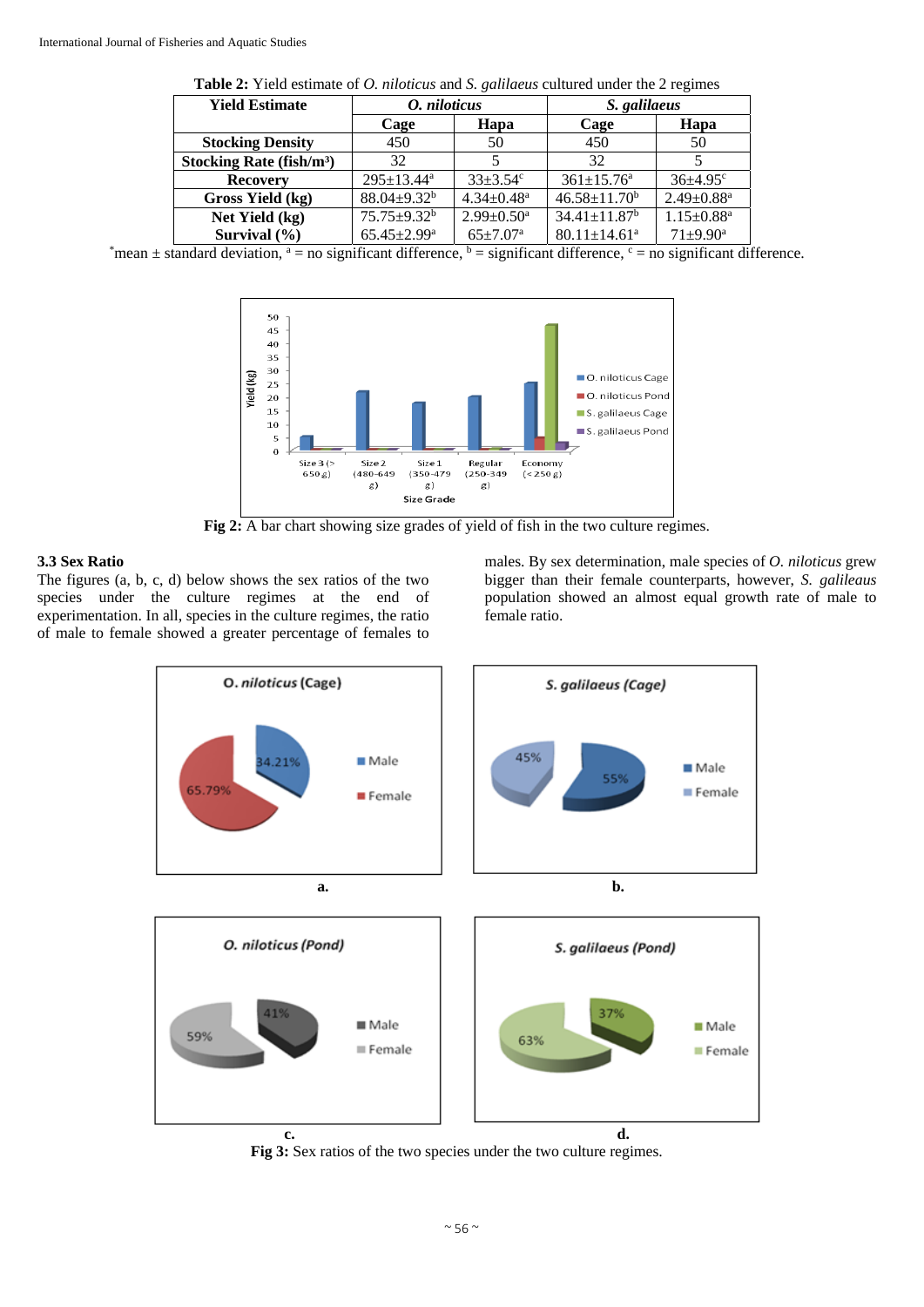#### **3.4 Economic Analysis**

| <b>Economic Parameter</b>                                                       | O. niloticus      |                   | S. galilaeus      |                   |
|---------------------------------------------------------------------------------|-------------------|-------------------|-------------------|-------------------|
|                                                                                 | <b>CAGE</b>       | <b>HAPA</b>       | <b>CAGE</b>       | <b>HAPA</b>       |
| Price of Fingerling $(GH\varphi)$                                               | 0.5               | 0.5               | 0.3               | 0.3               |
| Cost of Fingerlings $(GH\mathcal{L})$                                           | 225               | 25                | 135               | 15                |
| Prize of Feed/kg $(GH\varphi)$                                                  | 2.04              | 2.04              | 2.04              | 2.04              |
| <b>Total Feed Fed (kg)</b>                                                      | 139.62            | 16                | 85.25             | 10.77             |
| Total Cost of Feed $(GH\varphi)$                                                | 284.82            | 32.64             | 173.91            | 21.97             |
| Value of fish Crop $(GH\mathcal{L})$                                            | 651.98            | 76.18             | 396.50            | 50.08             |
| Profit $(GH\mathcal{C})$                                                        | 142.16            | 18.54             | 87.59             | 13.11             |
| <b>Profit Index</b>                                                             | 2.29 <sup>a</sup> | 2.33 <sup>a</sup> | 2.28 <sup>a</sup> | 2.28 <sup>a</sup> |
| * a = no significant difference, $b =$ significant difference, GH¢ 1 = USD 1.74 |                   |                   |                   |                   |

**Table 3:** Economic Parameters of the 2 species under the 2 culture regimes

The cost of fingerlings, feed and sale from the two fish species are presented in Table 3 above. The price of fingerlings for *O. niloticus* and *S. galilaeus* used for stocking was GH¢ 0.5 and GH¢ 0.3 respectively. Total feed used and the cost was high in *O. niloticus* stocked in cages and hapa-in-pond, with the least being their *S. galilaeus* counterparts.

The table below (Table 4) shows the value of the fish crop from the two different fish species from different culture regimes for the various size grades. Both culture regimes for *O. niloticus* attained the highest value generated from the sales and a high profit index. Grades of 'size 2' and 'economy' attained the highest value of GH $\phi$  140.08 and GH $\phi$  111.06 respectively, for *O. niloticus* cultured in cage with grades of 'economy' making the bulk sales for *S. galilaeus* in cage and hapa-in-pond as well as *O. niloticus* in hapa-in-pond.

| <b>Size Grades</b> | O. niloticus           |                        | S. galilaeus           |                        |
|--------------------|------------------------|------------------------|------------------------|------------------------|
|                    | Cage $(GH\mathcal{C})$ | Pond $(GH\mathcal{C})$ | Cage $(GH\mathcal{C})$ | Pond $(GH\mathcal{C})$ |
| Size 3             | 36.15                  |                        |                        |                        |
| Size 2             | 140.08                 |                        |                        |                        |
| Size 1             | 95.205                 |                        |                        |                        |
| <b>Regular</b>     | 98.45                  |                        | 1.3                    |                        |
| <b>Economy</b>     | 111.06                 | 19.53                  | 208.44                 | 11.21                  |
| <b>Total</b>       | 480.94                 | 19.53                  | 209.74                 | 11.21                  |

**Table 4:** The value of fish crop in the two culture regimes.

#### **3.5 Water Quality**

The mean  $(\pm S$ E) values of the water quality parameters for the cage and hapa-in-pond at selected stations are presented in Table 5. The water temperature ranged from 27.5–30.8 °C, with the mean values being in hapa-in-pond higher than the cage. No significant differences were observed between the

culture regimes. Dissolved oxygen ranged from 2.15–5.5 mg/l with mean values in both culture regimes not significant. The pH and total dissolved solids analyzed showed no significant difference among culture regimes at p > 0.05. All nutrients analyzed showed no significant difference except the levels of nitrate among culture regimes.

**Table 5:** Mean of water quality parameters at the 2 culture regimes during the experimental period.

| <b>Water Parameter</b>               | Cage                            | Hapa-In-Pond                  |
|--------------------------------------|---------------------------------|-------------------------------|
| Temperature $(^{\circ}C)$            | $*27.8 \pm 0.08$ <sup>a</sup>   | $30.43 \pm 0.11$ <sup>a</sup> |
| pH (pH unit)                         | $7.2 \pm 0.18$ <sup>a</sup>     | $6.6 \pm 0.16^a$              |
| Dissolved Oxygen (mg/l)              | $4.37 \pm 0.54$ <sup>a</sup>    | $4.38 \pm 0.36^a$             |
| <b>Total Dissolved Solids (mg/l)</b> | $30.8 \pm 0.16^a$               | $43.17 \pm 5.13$ <sup>a</sup> |
| Nitrite $(NO2-N)$ (mg/l)             | $0.002 \pm 0.0002$ <sup>a</sup> | $< 0.001^{\text{a}}$          |
| Nitrate $(NO3-N)$ (mg/l)             | $0.16 \pm 0.006^b$              | $0.02 \pm 0.01^b$             |
| Ammonia (NH <sub>4</sub> -N) (mg/l)  | $0.02 \pm 0.005^a$              | $0.05 \pm 0.03$ <sup>a</sup>  |
| Phosphate $(PO4-P)$ (mg/l)           | $0.01 \pm 0.002$ <sup>a</sup>   | $0.03 \pm 0.01$ <sup>a</sup>  |

\*mean  $\pm$  standard error,  $a =$  no significant level,  $b =$  significant level

# **4. Discussion**

Growth rate and survival are recognized traits of economic importance in aquaculture. A comparison of growth performance of fish under the two culture regimes showed that experimental fish grew differently and growth response in terms of weight gain in the following order; *O. niloticus* cage > *S. galilaeus* cage > *O. niloticus* hapa > *S. galilaeus* hapa.

The high growth rate recorded for the fishes cultured in cages suggest that, the fish grows faster in cages than in hapa-inpond system which can be attributed efficient water exchange and discouragement in breeding. This is evident in the food conversion ratio (1.58) and specific growth rate (1.22) achieved (with *O. niloticus* in cages) which indicated effective feed utilization. This is also in conformity with **[19]** who observed an increase in the growth rate of tilapia in cage than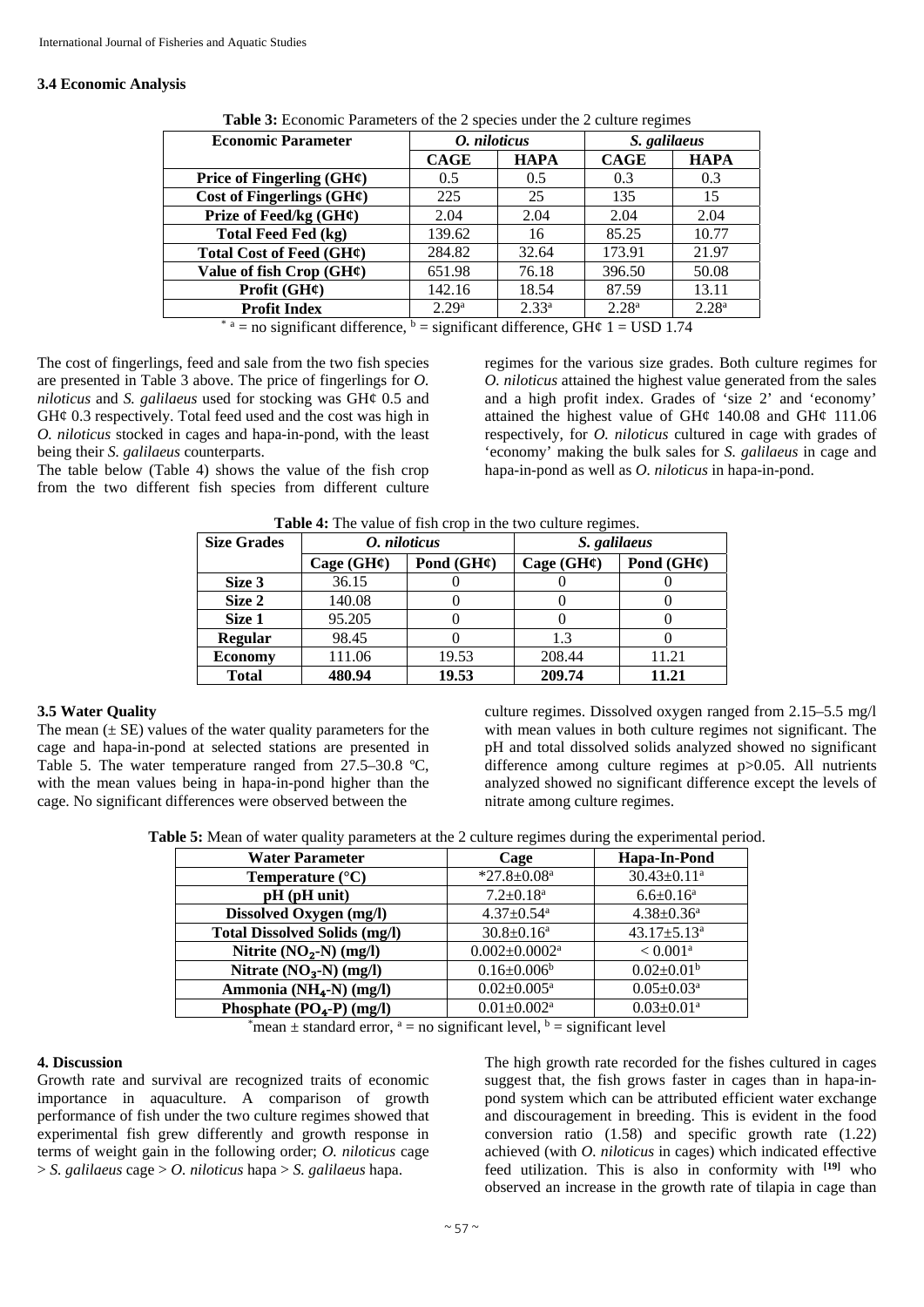in open pond when cultured.

The fish cultured in the hapa-in-pond systems were found breeding during the third month of culture, hence might have contributed towards their slow growth rate. The bulk of the population of fish was dominated by females, and probably ceased feeding during their spawning periods. Also that ration given to fish was also consumed by their offsprings, hence less satiation.

In hapa-in-pond system, all uneaten feed remains at the bottom and decompose with time. This is evident in the high feed conversion ratio in fish cultured in the hapa-in-pond system, which resulted in low mean weight for fish which is also an indication of less feed utilization. These results also indicate considerable stress tolerance in both species, because rearing systems made from net enclosures, especially in ponds are characterized by fouling, which stresses fish, especially by impairing water exchange and reducing dissolved oxygen **[20, 21]**.

Stocking rate and density did not differ significantly from the culture regimes for the two different species. However, high survival rate in two culture regimes was attained by the culture of *S. galilaeus* which indicates that, *S. galilaeus* is a hardy species and can survive stressful conditions. This is in conformity with the work done by **[7]**.

The gross and net yield of *O. niloticus* cultured in both cages and hapa-in-pond were higher than their *S. galilaeus* counterparts although *S. galilaeus* achieved a higher survival rate. This can be attributed to the high growth rate of *O. niloticus* which grew at a rate of about 2.5 times higher than *S. galilaeus*. The high survival rate of *S. galilaeus* suggests that it is a hardy species and can survive stressful conditions better than *O. niloticus*.

There were variations in sizes of sexes of experimental fish as found also by **[7]**, who reported that the sexes of the two species reveals that *O. niloticus* males grows faster than females, but for *S*. ga*lilaeus* there was no difference in growth rate between the sexes and takes a much longer time to reach an appreciable market size as compared with *O. niloticus*.

*S. galilaeus* appears to be a potential culture species since both male and female populations can be hand-sorted and raised in the monosex culture because of their equal growth potential. Hand sorting is a simple and inexpensive technique that the small-scale tilapia producer can easily apply. A major problem is a diagnosis error  $[22, 23]$ , but the effect can be minimized by the addition of predatory fish to control unwanted reproduction especially in ponds.

In a mixed population of *O. niloticus*, the ratio of male to female is skewed positive towards the females, however, males show superior growth and hand sorting is not costeffective because the females are wasted. It is rather suitable for sex reversal because females can express the growth potential of males when the male phenotype is imposed **[24]**, hence high yield and high grades of fish sizes can be achieved. The total feed consumed and estimated biomasses were analyzed differently for the two culture regimes as a result of the different stocking rates. The biomass showed significant difference among the culture systems which indicated that species grew differently in the different culture system and was also affected significantly by the survival rate. The culture of *O. niloticus* in the 2 culture systems gave a high yield and high profit index (although not significant from the others) hence makes it economical for culture.

All the physical-chemical parameters of the water in the culture area where the cages, hapa-in-pond were located were within the acceptable optimal range for fish culture **[25]**. It was reported that lower than 1mg/l of ammonia gas content in pond water was acceptable for pond fish culture **[26]**. The concentration of ammonia-nitrogen was within acceptable limits, and there was no significant difference of mean ammonia, nitrite and phosphate among the treatments except for nitrate but did not negatively affect the growth of fish. All values obtained were within the optimal ranges conducive for aquaculture growth and negatively affect the culture of fish.

The results of the study showed that *O. niloticus* shows superior growth than *S. galilaeus* in cage culture with an appreciable feed conversion ratio value. Although the hapa-inpond system is also suitable for the culture of the two species, it should be practiced on a semi-intensive system to decrease the cost of production.

# **5. Conclusion**

The improved strain of *O. niloticus* clearly demonstrates a faster growth growing at a rate of two times higher than *S. galilaeus* especially when cultured in cages hence more economical to farmers.

The size of male to female ratio of *O. niloticus* showed a distinct difference in growth, hence sex reversal is highly encouraged, however, sexes of *S. galilaeus* shows almost equal growth rate, hence if growth performance is improved, there would be no need for sex reversal which comes with an additional cost to farmers.

# **5.1 Recommendation**

Future research should be geared towards the genetic improvement of the *S. galilaeus* strain for good growth performance for profitability to be achieved.

# **6. Acknowledgement**

Special appreciation goes to the management and staff of Aquaculture Research and Development Centre (ARDEC), Akosombo for supporting this piece of work with their internally generated funds.

# **7. Reference**

- 1. Shelton WL. Tilapia Culture in the 21st Century. *In*: Guerrero, R. D. III and M. R. Guerrero-Del Castillo (Eds.). Proceedings of the International Forum on Tilapia Farming in the 21<sup>st</sup> Century (Tilapia Forum 2002), 184 P. Philippine Fisheries Association Inc. Los, Banos, Laguna, Philippines, 2002. 1-20 pp.
- 2. Anon. Introducing the Tilapias. ICLARM Newsletter. 1984; 7(1):3.
- 3. FAO. Fishery Statistics. Aquaculture Production. 2002; 90(2).
- 4. Rakocy JE, Mcginty AS. Pond culture of tilapia. Southern Regional Aquaculture Centre, Publication, 1989, 280.
- 5. Pullin RSV. World tilapia culture and its future prospects. *In*: Pullin RSV, Lazard J, Legendre M, Amon KJB, Pauly D (eds.), The Third International Symposium on Tilapia in Aquaculture, ICLARM Conference Proceedings, 1997, 41, 1–16.
- 6. Hulata G. Genetic Manipulation in Aquaculture: A review of Stock Improvement by Classical and Modern Technologies. Genetica 2001; 111:155-173.